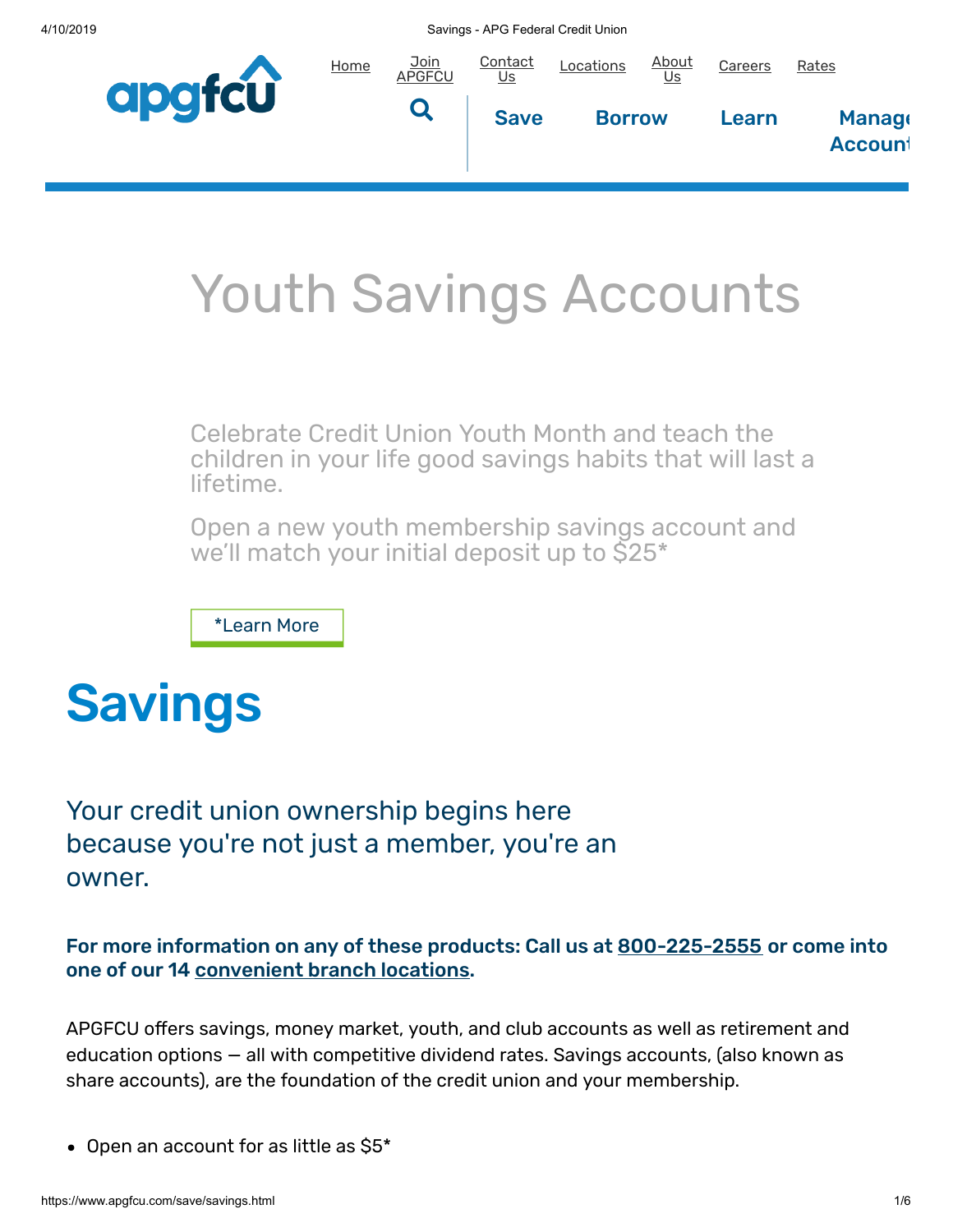Dividends are compounded and credited quarterly on the daily balance

View Share [Savings](https://www.apgfcu.com/rates/account-rates.html#savings) Rates

\*A \$5 minimum is required to earn dividends

# Club Account

Start saving for the holidays with a club account. You'll be prepared for holiday gift-giving without the worry of having a credit card bill or loans to repay.

#### Product Overview

- Open a club account anytime during the year with just a \$5 minimum
- Deposit or withdraw funds at any time
- Funds in the account on October 1 are automatically transferred to your checking or savings account
- Dividends are compounded and credited quarterly on the daily balance
- Enjoy the same rates as our Share Savings account

#### View Share Savings [Account](https://www.apgfcu.com/rates/account-rates.html) Rates

## Money Market

An APG Federal Credit Union money market account is a smart place to keep your savings. With higher dividends than traditional savings accounts, your money will work harder for you.

- No term or penalty for withdrawal\*
- Account earns tiered dividends on the daily balance
- Dividends are compounded and credited monthly
- A \$2,500 minimum daily balance is required, otherwise a monthly service charge applies

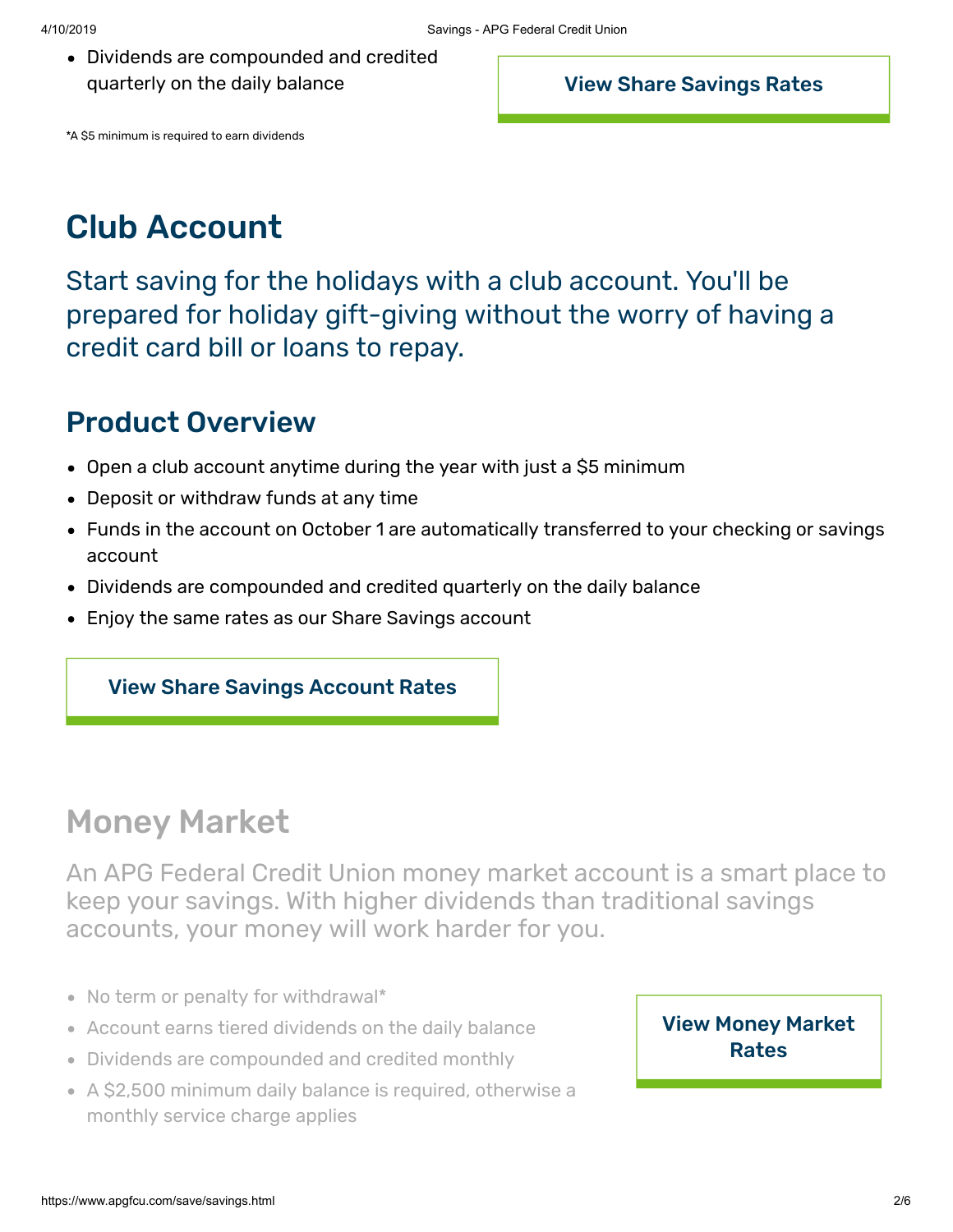# High-Yield Money Market

An APG Federal Credit Union High-Yield Money Market account is a smart place to keep your savings. With higher dividends than traditional savings accounts, your money will work harder for you. With a High-Yield Money Market account, the higher your account balance, the higher your rates.

- Minimum Opening deposit: \$75,000.00
- New money requirement At least 50% of the opening deposit must come from funds not already on deposit with APGFCU
- No term or penalty for withdrawal\*
- Dividends are compounded and credited monthly

Plus, your shares are insured by the National Credit Union Administration, an agency of the federal government.

\*Federal Reserve Reg. D limits the number of transfers and withdrawals from a money market account to 6 per month.

View High-Yield [Money Market](https://www.apgfcu.com/rates/account-rates.html#market) Rates

# <span id="page-2-0"></span>Youth Match Savings Account

Celebrate Credit Union Youth Month and teach the children in your life good savings habits that will last a lifetime.

Open a new youth membership savings account and we'll match your initial deposit up to \$25\*

Call 800-225-2555 or visit one of our [convenient](https://www.apgfcu.com/locations-and-hours.html) locations to apply.

Be sure to have the child's Social Security Number and birthdate available when you apply.

\*New youth membership offer begins April 1, 2019 and ends April 30, 2019. Annual Percentage Yield (APY) for share savings account is 0.35% APY. The APY is accurate as of the last dividend declaration date. Rate may change after account opening. Fees may reduce earnings. \$5 minimum to open a savings account and earn a match for new members. Match of up to \$25 of account opening deposit, paid at time of account opening, will be deposited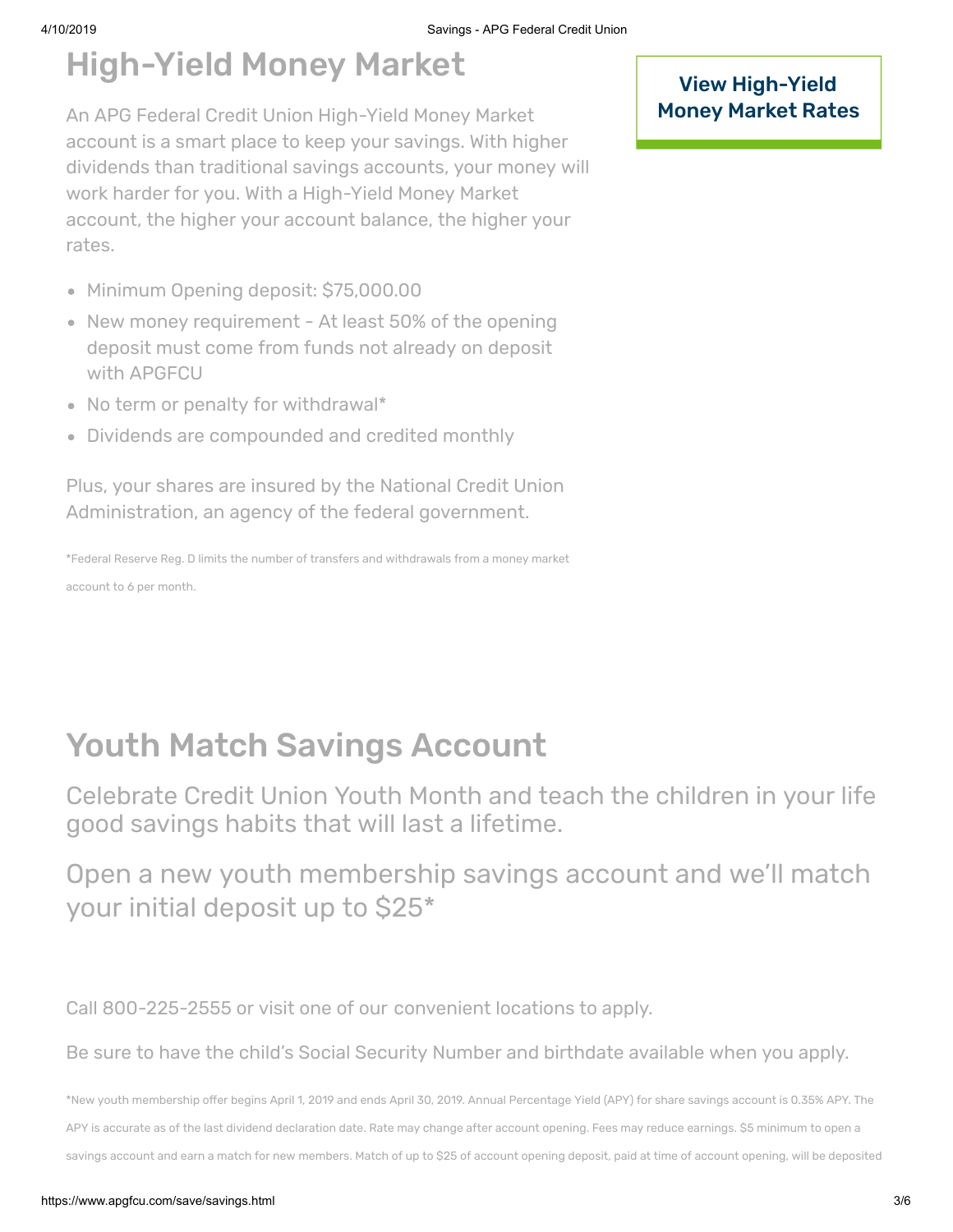#### 4/10/2019 Savings - APG Federal Credit Union

into the savings account. Bonus must stay in the account for 90 days. Offer applies to new memberships for ages birth through 17 only. New youth membership accounts must be opened in an APGFCU branch, including those accounts opened by individuals who are not the legal guardian. We may report to the IRS the value of any cash received and any applicable taxes are the responsibility of the recipient. Membership eligibility applies. Other restrictions may apply.

# Youth Savings Accounts

For our youngest members, we offer special account tailored to their needs. In addition to standard savings accounts, we offer the following:

#### Moola Moola Youth Savings Account

View [rates](https://www.apgfcu.com/rates/account-rates.html#savings)

- For ages birth through 17
- No minimum balance requirements or monthly service fees
- Special prizes at APGFCU branches

#### STARSS: Student, Teens, and young Adults Reaching Success through Savings

- For members aged 13 through 21
- Benefits progress as members grow

#### Ages 13+

- No minimum balance requirement or monthly service fee
- Low \$100 minimum deposit for savings certificates
- Five free ATM withdrawals per month\*

### Ages 16-17

- Free checking with ATM or Visa® Check Card
- 24/7 account access with ABBY Telephone Teller, Online Banking and Mobile Banking
- Scholarship opportunities for graduating high school seniors

### Ages 18-21

- Access to a Starter or Student Visa® credit card, auto loans, and educational loans
- Ability to apply for a Starter or Student Visa® credit card, auto loans, and educational loans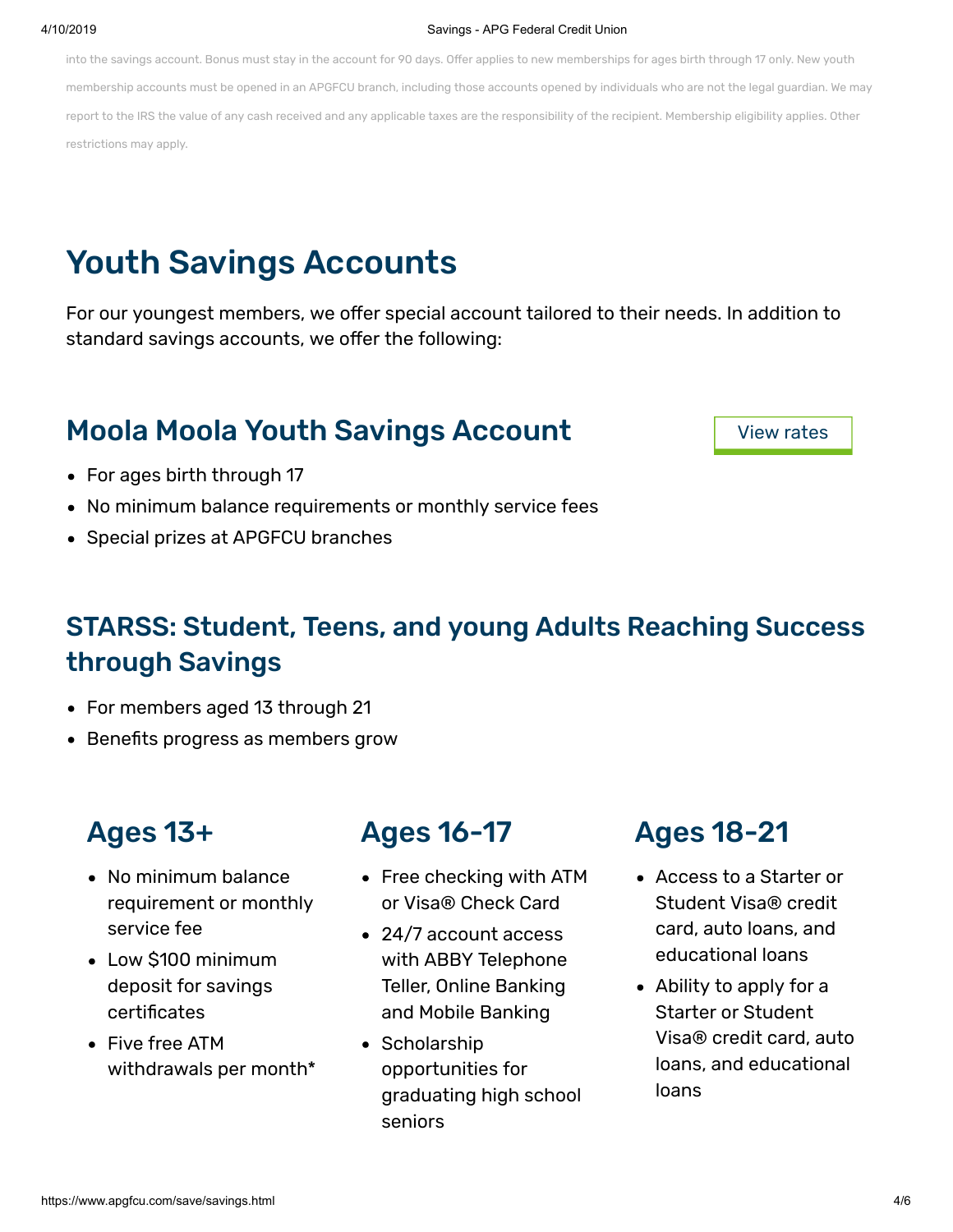Be sure to have the child's Social Security Number and birthdate available when you apply.

\*We will not charge our foreign ATM fee for the first five foreign ATM transactions.

# Retirement & Education

It's never too early to start savings for college or retirement, and APG Federal Credit Union has the IRA or ESA that is right for you.

## Coverdell Education Savings

Start saving for your child's college tuition and watch your money grow, tax-free.\* Learn more about Coverdell Education Savings [Accounts.](https://www2.iraservicecenter.com/irasc/?OrgNbr=5570&p=learneducation) 

## Traditional IRA & SEP

Save for your future while reducing your taxable income now.\* Learn more about [Traditional](https://www2.iraservicecenter.com/irasc/?OrgNbr=5570&p=learntraditional) IRA & SEP Plans.

### Roth IRA

Watch your after-tax retirement savings [contributions](https://www2.iraservicecenter.com/irasc/?OrgNbr=5570&p=learnroth) grow, tax-free.\* Learn more about Roth Individual Retirement Accounts.

\*Please consult your tax advisor.

# For more information, or to get started







https://www.apgfcu.com/save/savings.html 5/6